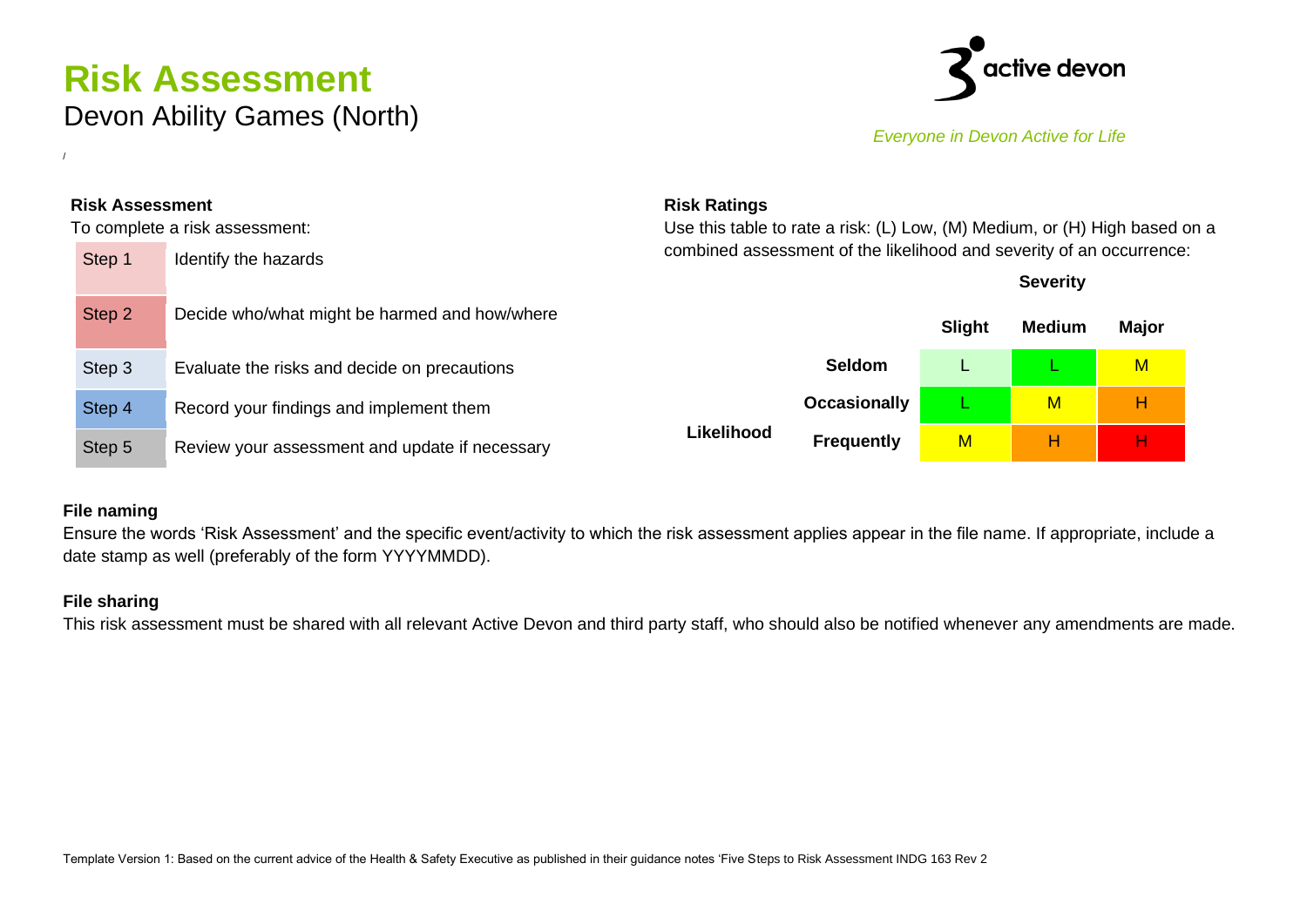# **Risk Assessment** Devon Ability Games (North)

| <b>RISK ASSESSMENT</b>                                                                             |                                                                                                                                  |                                |                                                                                                                                                                            |                                                                                                                                                                                                                                                                   |                                             |                            |                                                                                                                                                         | <b>Active Devon</b> |  |
|----------------------------------------------------------------------------------------------------|----------------------------------------------------------------------------------------------------------------------------------|--------------------------------|----------------------------------------------------------------------------------------------------------------------------------------------------------------------------|-------------------------------------------------------------------------------------------------------------------------------------------------------------------------------------------------------------------------------------------------------------------|---------------------------------------------|----------------------------|---------------------------------------------------------------------------------------------------------------------------------------------------------|---------------------|--|
| Location:                                                                                          | Tarka Tennis Centre, Barnstaple                                                                                                  | <b>SAFETY ACTION PLAN</b>      |                                                                                                                                                                            |                                                                                                                                                                                                                                                                   |                                             |                            |                                                                                                                                                         |                     |  |
| This is an:                                                                                        | <b>Initial Assessment</b>                                                                                                        | <b>Assessor</b><br>s:          | <b>L</b> Alford                                                                                                                                                            | action?                                                                                                                                                                                                                                                           |                                             |                            | 4. How will you put the assessment into<br>Remember to prioritise. Deal with<br>those hazards that are high-risk and<br>have serious consequences first |                     |  |
| 1. What are the<br>hazards?                                                                        | 2. Who might be harmed & how?                                                                                                    | <b>Risk</b><br>Rating<br>H/M/L | 3a. What are you already doing?<br>(i.e. pre-event/ session controls)                                                                                                      | 3b. What further action is required? (event<br>day/session controls)                                                                                                                                                                                              | Resultant<br><b>Risk</b><br>Rating<br>H/M/L | <b>Action</b><br>by<br>Who | <b>Action by when</b><br>Date completed                                                                                                                 |                     |  |
| Spot hazards, e.g.<br>by inspecting the<br>venue and course,<br>checking post-race<br>debriefs etc | Identify competitors,<br>spectators, other road<br>users, volunteers, officials,<br>contractors. State how<br>harm can be caused |                                | List what is already in place<br>to reduce the likelihood of<br>harm or make any harm less<br>serious                                                                      | You need to make sure that you have<br>reduced risks 'so far as is reasonably<br>practicable'. An easy way of doing this is<br>to compare what you are already doing<br>with good practice. If there is a difference,<br>list what needs to be done.              |                                             |                            |                                                                                                                                                         |                     |  |
| PA System<br>Speakers and Stands                                                                   | Event Staff, volunteers,<br>participants, performers                                                                             | L                              | Plan to use barriers to keep<br>equipment and participants<br>separated.                                                                                                   | Keep equipment behind barriers / benches<br>to stop non-essential event staff, volunteers,<br>participants, performers from getting close<br>to equipment                                                                                                         | L                                           |                            |                                                                                                                                                         |                     |  |
| <b>Excess Noise from</b><br>PA System / Music                                                      | Event Staff, volunteers,<br>participants, performers                                                                             |                                | Keep volume to an acceptable<br>level for this audience                                                                                                                    | Monitor noise levels raise awareness at the<br>opening ceremony                                                                                                                                                                                                   |                                             |                            |                                                                                                                                                         |                     |  |
| Electric Cables from<br>PA System                                                                  | Event Staff, Volunteers,<br>Participants, teachers, support<br>staff, parents' performers<br>Trip hazard                         |                                | Keep access to this area<br>imited for essential staff only.                                                                                                               | Keep access to this area to a minimum<br>Cables will be covered where necessary                                                                                                                                                                                   |                                             |                            |                                                                                                                                                         |                     |  |
| <b>Missing Child</b>                                                                               | Participants, Volunteers                                                                                                         | L                              | Safeguarding policy in place.<br>Missing Child procedure in<br>place.<br><b>Staff Training</b><br>Active Devon staff will be<br>wearing event tabards, welfare<br>tabards. | Ensure all external doors are closed when<br>not in use<br>Ensure Participants are supervised by<br>School staff/carers<br>Active Devon Staff to remain vigilant at all<br>times.<br>Provide a map for the event to schools<br>highlighting the areas being used. | L                                           |                            |                                                                                                                                                         |                     |  |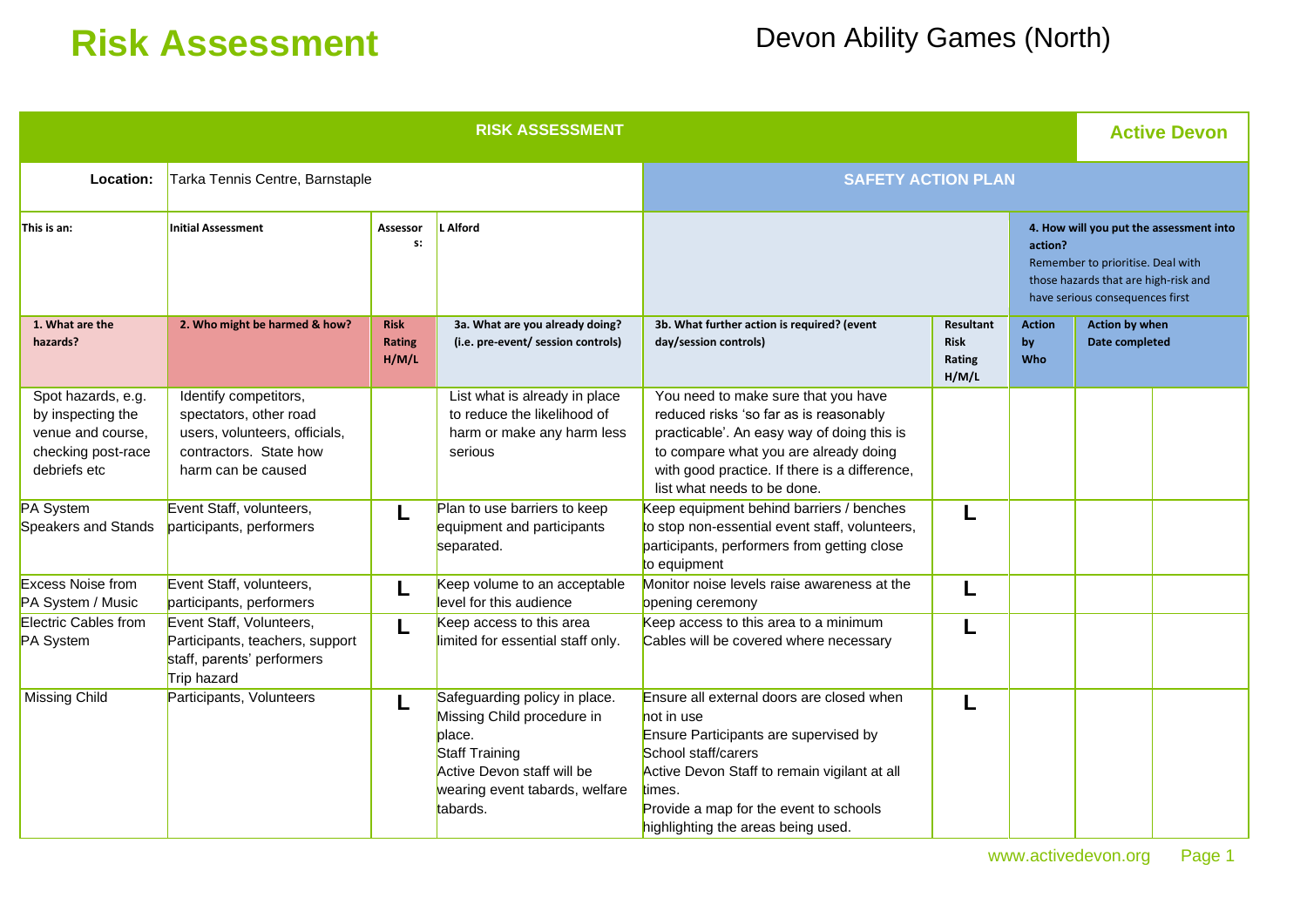## **Risk Assessment** Devon Ability Games (North)

| Injuries                                                      | Event Staff, Volunteers,<br>Participants, performers.<br>Slips, trips, falls, hit with<br>equipment                     |   | <b>Active Devon Staff trained</b><br>First Aiders.<br><b>Employ Qualified First Aid</b><br>Staff for the event<br>Check all areas prior event<br>starting and remove or limit<br>potential hazards. | Locate AED and medical room.<br>Make everyone aware of first aid staff on<br>site.<br>All sports and activities will have their own<br>risk assessment in place.<br>Venue risk assessment have been carried<br>out by venue staff. |   |  |  |
|---------------------------------------------------------------|-------------------------------------------------------------------------------------------------------------------------|---|-----------------------------------------------------------------------------------------------------------------------------------------------------------------------------------------------------|------------------------------------------------------------------------------------------------------------------------------------------------------------------------------------------------------------------------------------|---|--|--|
| Manual Handling<br>sports equipment &<br><b>Heavy Objects</b> | Event Staff, Volunteers,<br>Participants, performers<br>Risk injuries or back pain from<br>handling heavy/bulky objects | M | Ensure staff are all manual<br>handling trained for correct<br>lifting technique                                                                                                                    | Ensure staff carry out correct lifting<br>technique and work together lifting<br>equipment                                                                                                                                         |   |  |  |
| Moving Vehicles -<br>Car Park and Drop<br>Off area            | Event Staff, Volunteers,<br>Participants, performers.                                                                   | M | Produced an event plan to<br>raise school staff awareness<br>of parking arrangements and<br>drop off area around the<br>venue.                                                                      | School staff will be responsible for their<br>participants and should use the pedestrian<br>crossing where possible.                                                                                                               | L |  |  |
| Fire                                                          | Event Staff, Volunteers,<br>Participants, performers<br>Smoke Inhalation, Burns,<br><b>Heat Exhaustion</b>              |   | Adhere to the Life Centre Fire<br>Evacuation policy. Identify &<br>inform everyone at the event<br>of Fire Assembly points and<br>how to raise the alarm.                                           | Raise awareness of Fire Evacuation<br>assembly point at opening ceremony.                                                                                                                                                          |   |  |  |
| Photography Flash                                             | Event Staff, Volunteers,<br>Participants, performers.                                                                   |   | Highlighting photographers will<br>be taken in the event plan and<br>brochure                                                                                                                       | Raise awareness during the opening<br>ceremony of potential flash photography<br>during the whole event.                                                                                                                           |   |  |  |
| Members of the<br>Public at venue                             | Event Staff, Volunteers,<br>Participants, Spectators                                                                    | L | Make teachers and<br>participants aware the facility<br>is still open to the public                                                                                                                 | Remind all staff and participants this is a<br>public area and to remain vigilant.<br>Active Devon staff will be rotating around<br>the sports centre facilities throughout the<br>day.                                            |   |  |  |
| Sport & Activity<br>Equipment and<br>Specific risks           | Event Staff, Volunteers,<br>Participants, Spectators                                                                    | L | All sport and activity leads will<br>provide a Sport or Activity<br>specific risk assessment to the<br>event organiser                                                                              | Sport & Activity leads can amend their risk<br>assessment on arrival at the venue.                                                                                                                                                 | L |  |  |
|                                                               |                                                                                                                         |   |                                                                                                                                                                                                     |                                                                                                                                                                                                                                    |   |  |  |